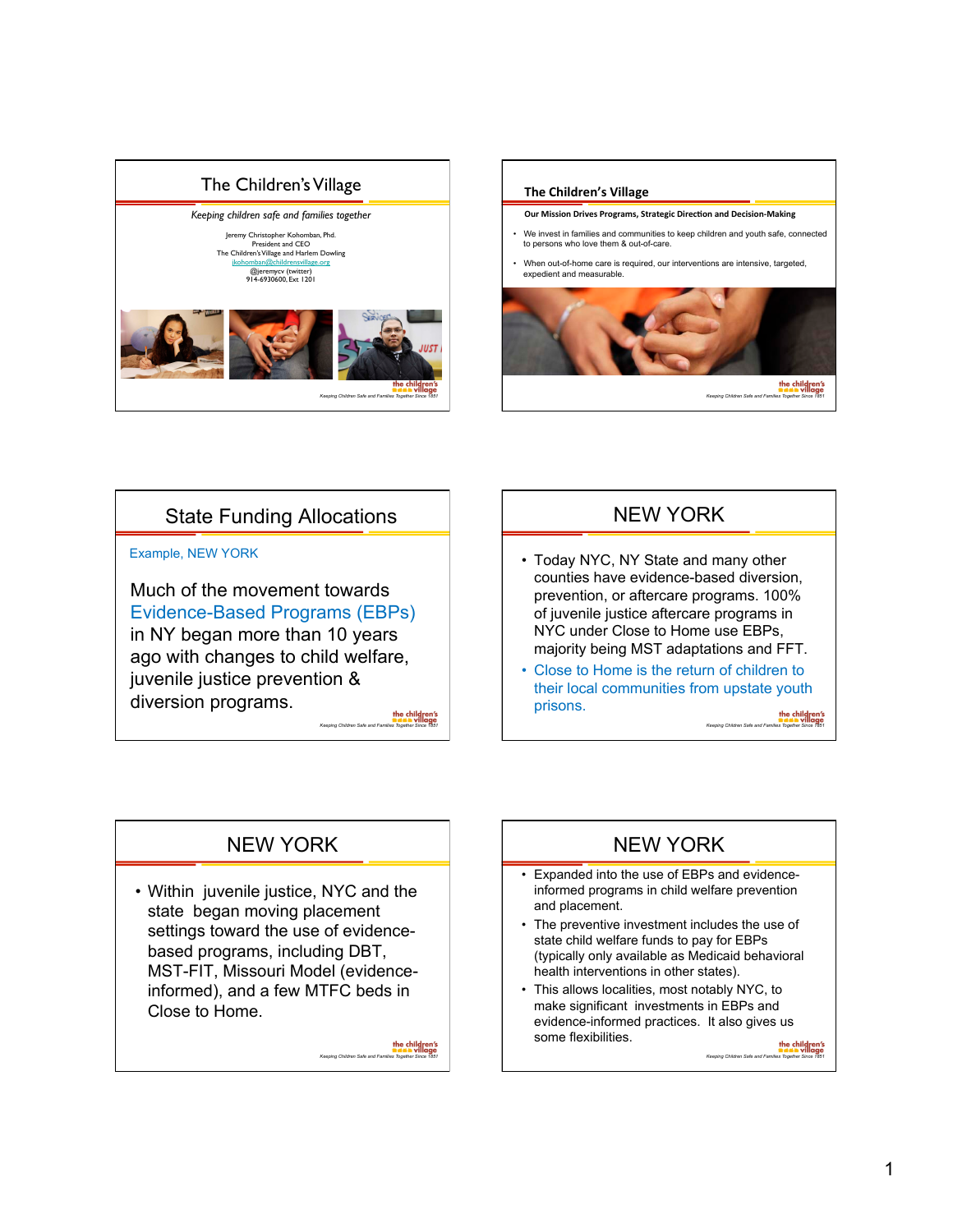#### NEW YORK

• In NYC alone, we added more than 3,000 evidence-based and evidence-informed preventive slots since 2013, using 11 different practice models, with capacity to serve more than 8,000 families per year at full utilization.

#### NEW YORK

• Importantly, we invested heavily in an Implementation Science framework, which focuses on the shared responsibility of providers, model developers and jurisdictions to create an enabling context for disseminating EBPs. Not perfect, but NY has made strides.

# NEW YORK

• EBPs are also playing a big role in NY's IV-E waiver demonstration project, which features a partnership with the National Center for Evidence-Based Practice in Child Welfare (http://www.ncebpcw.org/) to integrate CBT+ behavioral health services with foster care, as well as an emerging parent coaching model.

> the children's<br>Addin village *Keeping Children Safe and Families Together Since 1851*

*Keeping Children Safe and Families Together Since 1851* 

the children's

## NEW YORK

*Keeping Children Safe and Families Together Since 1851* 

the children's

**Keeping Children's**<br> **Children's**<br> *Keeping Together Since 1851* • Under Medicaid reform, NY plans to expand its core behavioral health state plan to include in-home EBPs under the category of Community Psychiatric Supports and Treatment. A step forward and we look toward to working with the state to figure out credentialing, ratesetting and eligibility criteria, all of which are crucial to the success of this initiative.

# NEW YORK

• **It's very important that NY continues to invest in EBPs on the social service side** – Child welfare is the last resort. We hear of states have scaled back social service investments in EBPs when Medicaid funding becomes available. This is a mistake and it threatens the stability and institutional knowledge base of EBPs.

*Keeping Children Safe and Families Together Since 1851* 

## NEW YORK

- Child welfare funding of EBPs
- 1) Ensures access for the most vulnerable kids and coordination with social service districts, whereas in a pure Medicaid model you are just one of many referral sources and your kids can fall through the cracks, and
- **the children's**<br>
and Families Together Since 1851 2) In NY, line item funding typical of our child welfare preventive contracts is much more stable.